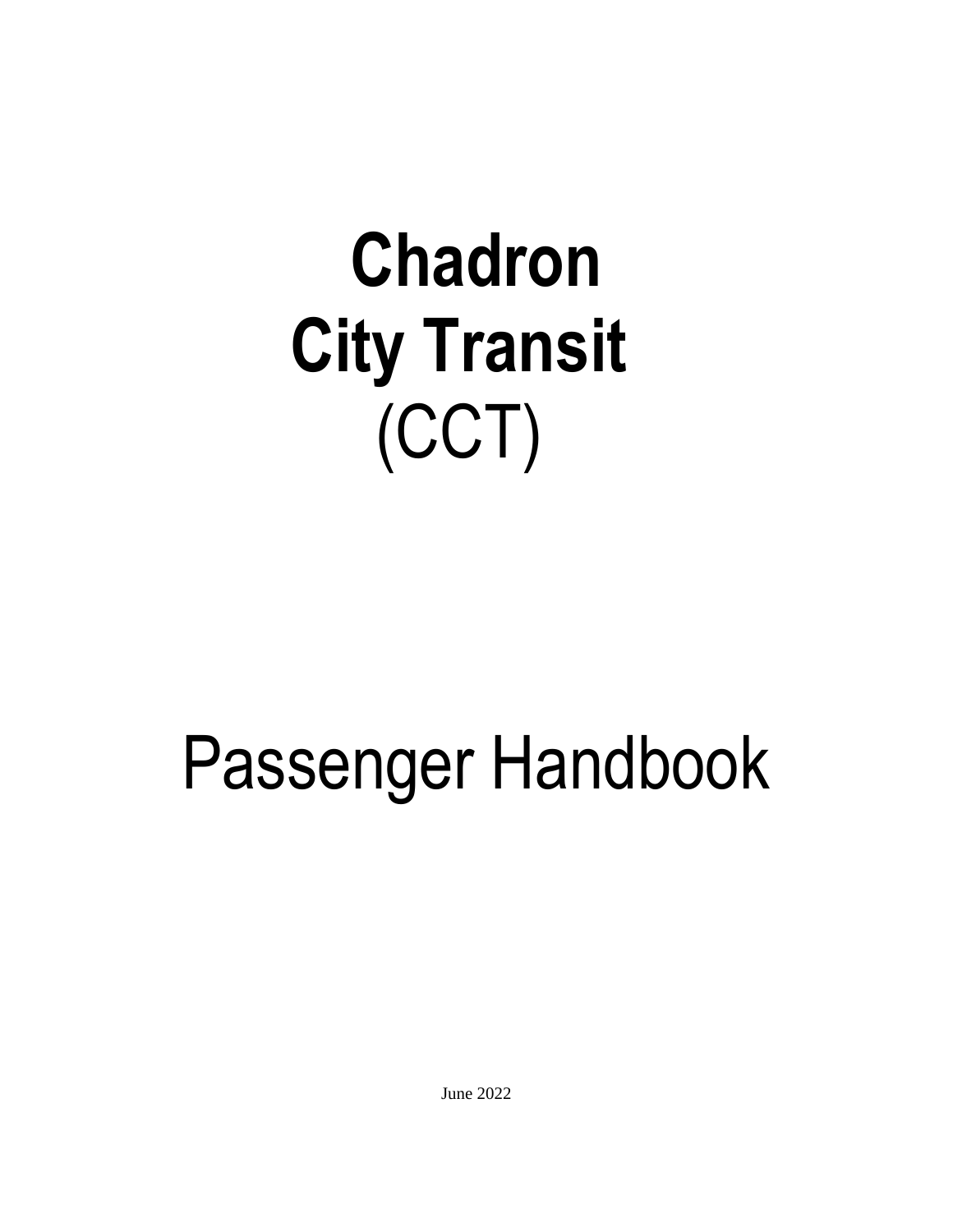## TABLE OF CONTENTS

| 3  |
|----|
| 3  |
| 3  |
| 4  |
| 4  |
| 4  |
| 5  |
| 5  |
| 6  |
| 6  |
| 6  |
| 7  |
| 7  |
| 7  |
| 8  |
| 8  |
| 9  |
| 9  |
| 10 |
| 10 |
| 11 |
| 11 |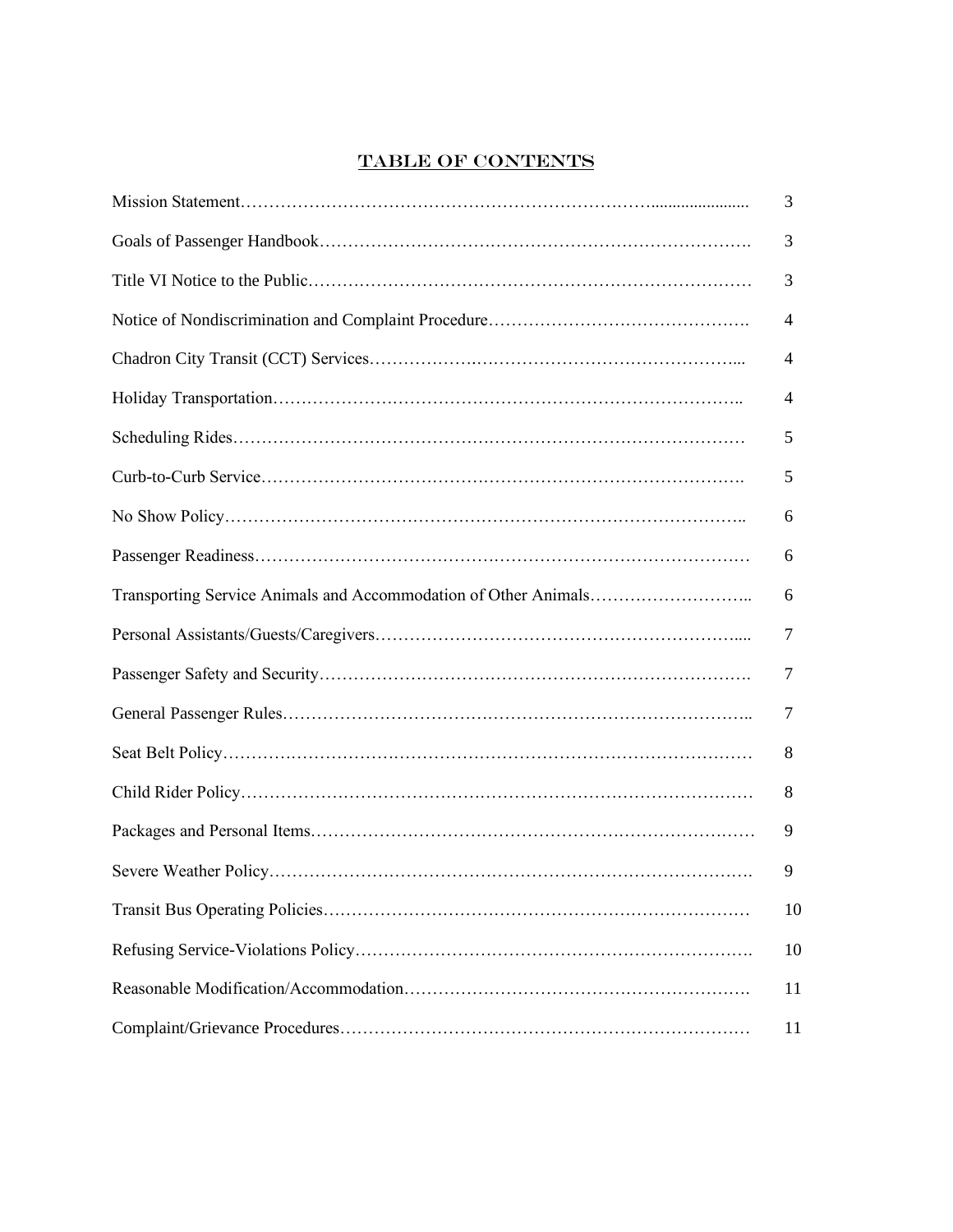#### **MISSION STATEMENT**

*It is the mission of the Chadron City Transit (CCT) to provide safe, efficient, affordable City Transit to area residents in accordance with Local, State and Federal guidelines.*

*It is the duty of all staff and passengers of Chadron City Transit (CCT) to provide safe transportation for the general public.*

*It is the responsibility of Chadron City Transit (CCT) to provide services economically, and in accordance with, sound management practices and procedures under the direction of the Transportation Supervisor.*

## **GOALS OF PASSENGER HANDBOOK**

Chadron City Transit (CCT) is a transportation provider for the Chadron. This service has a set of policies and procedures that passengers are required to follow. This passenger handbook provides the policies pertaining to passenger safety and responsibilities for using our service. It is to the benefit of all passengers that all of the policies and procedures outlined in this handbook are followed. All policies will be enforced in a consistent and fair manner. If passengers perceive they have been treated unfairly, they have the option of filing a written statement of the grievance or completion of a grievance from complaint with Chadron City Transit (CCT) as outlined on the last page of the passenger handbook.

#### **TITLE VI NOTICE TO THE PUBLIC**

Chadron City Transit (CCT) operates its programs and services without regard to race, color, or national origin in accordance with Title VI of the Civil Rights Act. Any person who believes they have been aggrieved by an unlawful discriminatory practice under Title VI may file a complaint of discrimination by completing and submitting the agency's Title VI Discrimination Complaint Form. This form can be downloaded on the agency website at https://www.chadron-nebraska.com/174/Public-Transportation; additionally, the form can be requested by contacting the agency at the address provided below. A telephone interpreter can be provided to assist persons of limited English proficiency. To request more information on the agency's Title VI obligations, or to obtain a detailed description of the agency's Title VI discrimination complaint procedures, please visit the agency website or contact the agency using the information provided. Title VI Discrimination Complaint Forms and additional information can also be obtained through the Nebraska Department of Roads (NDOR) website at www.transportation.nebraska.gov, or by contacting NDOR using the information provided below. A telephone interpreter can be provided to assist persons of limited English proficiency.

#### **Chadron City Transit (CCT)**

Attn: Title VI Transit Manager 234 Main Street, Chadron, NE 69337 308.432.0500 – [personnel@chadron-nebraska.com](mailto:personnel@chadron-nebraska.com) Bev Bartlett

**Nebraska Department of Roads** Attn: Title VI Transit Manager 1500 Hwy 2 Lincoln, NE 68502 402.479.4694 – kari.ruse@nebraska.gov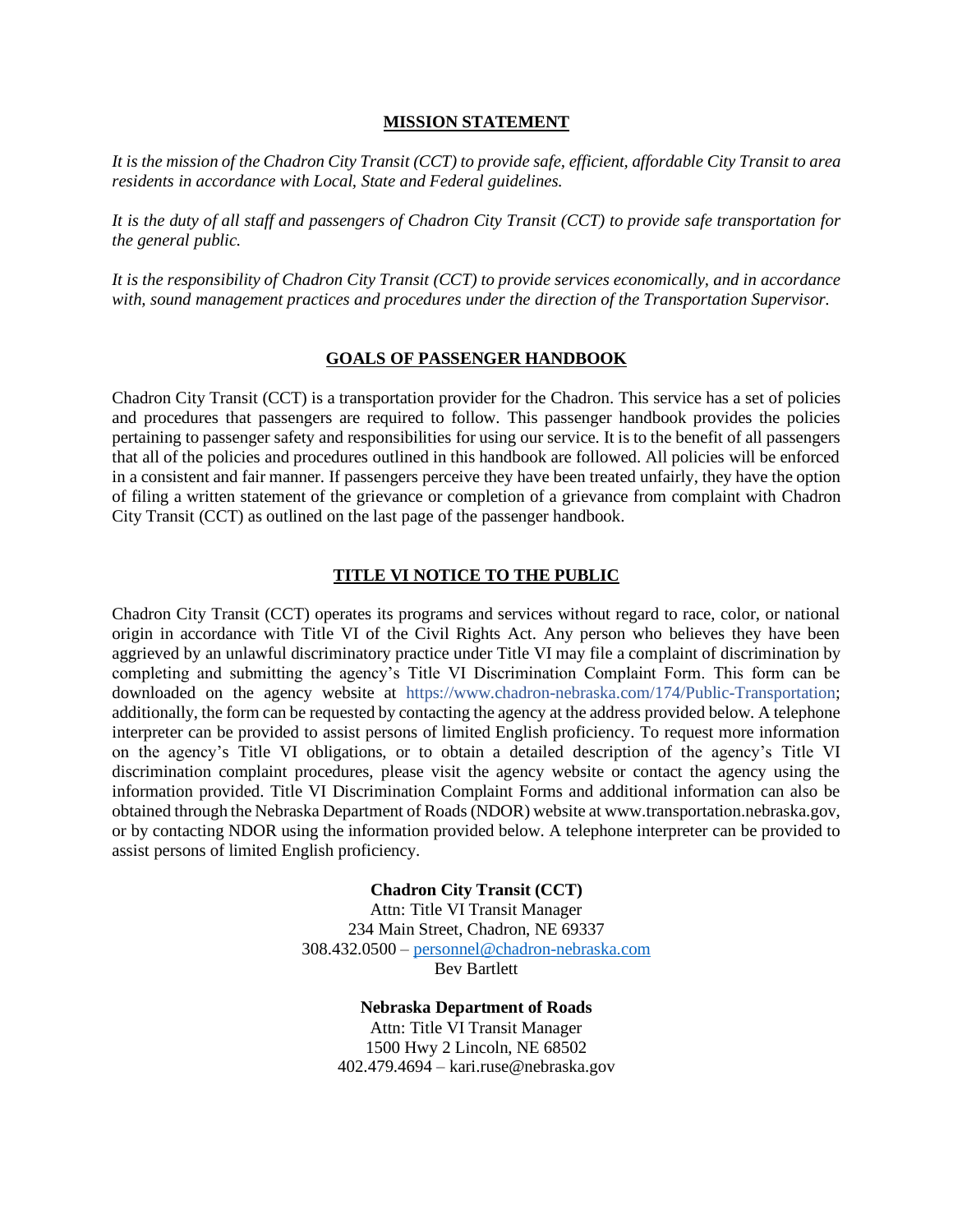**Federal Transit Administration Office of Civil Rights** Attn: Title VI Program Coordination East Building,  $5^{th}$  Floor-TCR 1200 New Jersey Ave., SE Washington, D.C. 20590

## **NOTICE OF NONDICRIMANATION AND COMPLAINT PROCEDURE**

Chadron City Transit (CCT) complies with the Americans with Disabilities Act of 1990, Section 504 of the Rehabilitation Act of 1973, and other federal equal opportunity laws. Chadron City Transit (CCT) serves a diverse population of individuals with varying ages, physical challenges, economic status, and ethnic backgrounds. Chadron City Transit (CCT) shall ensure that no person shall be excluded from the participation in, be denied the benefits of, or otherwise be subjected to discrimination under any program or activity undertaken by Chadron City Transit (CCT) based solely on his/her, religion, sex, age, disability, or any other characteristic protected by laws.

Title VI complaints of alleged complaints of alleged discrimination and inquiries regarding the nondiscrimination policies of Chadron City Transit (CCT) may be directed to the Chadron City Transit (CCT) Transportation Director. Complaint forms are available at the Chadron City Transit (CCT) Offices, located 125 Main Street, Chadron, NE 69337.

## **CHADRON CITY TRANSIT (CCT) SERVICES**

Chadron City Transit (CCT) prides itself on providing safe and reliable transit services to the general public. Chadron City Transit (CCT) is open to everyone. Chadron City Transit (CCT) operates demand responsive, curb-to-curb service Monday-Friday 8:00 A.M.-4:00 P.M. Chadron City Transit (CCT) serves residents and visitors of the Chadron with scheduled service.

Call the Chadron City Transit (CCT) office at 308.432.0520 for specific hours of service, areas served, and fare schedule.

## **HOLIDAY TRANSPORTATION**

No City Transit service will be provided on the following holidays:

| New Year's Day             | January 1                           |
|----------------------------|-------------------------------------|
| <b>Arbor Day</b>           | Last Friday in April                |
| <b>Memorial Day</b>        | Last Monday in May                  |
| <b>Independence Day</b>    | July 4                              |
| Labor Day                  | 1 <sup>st</sup> Monday in September |
| Veteran's Day              | November 11                         |
| Thanksgiving               | Fourth Thursday in November         |
| <b>Thanksgiving Friday</b> | Friday following Thanksgiving       |
| Christmas                  | December 25                         |
|                            |                                     |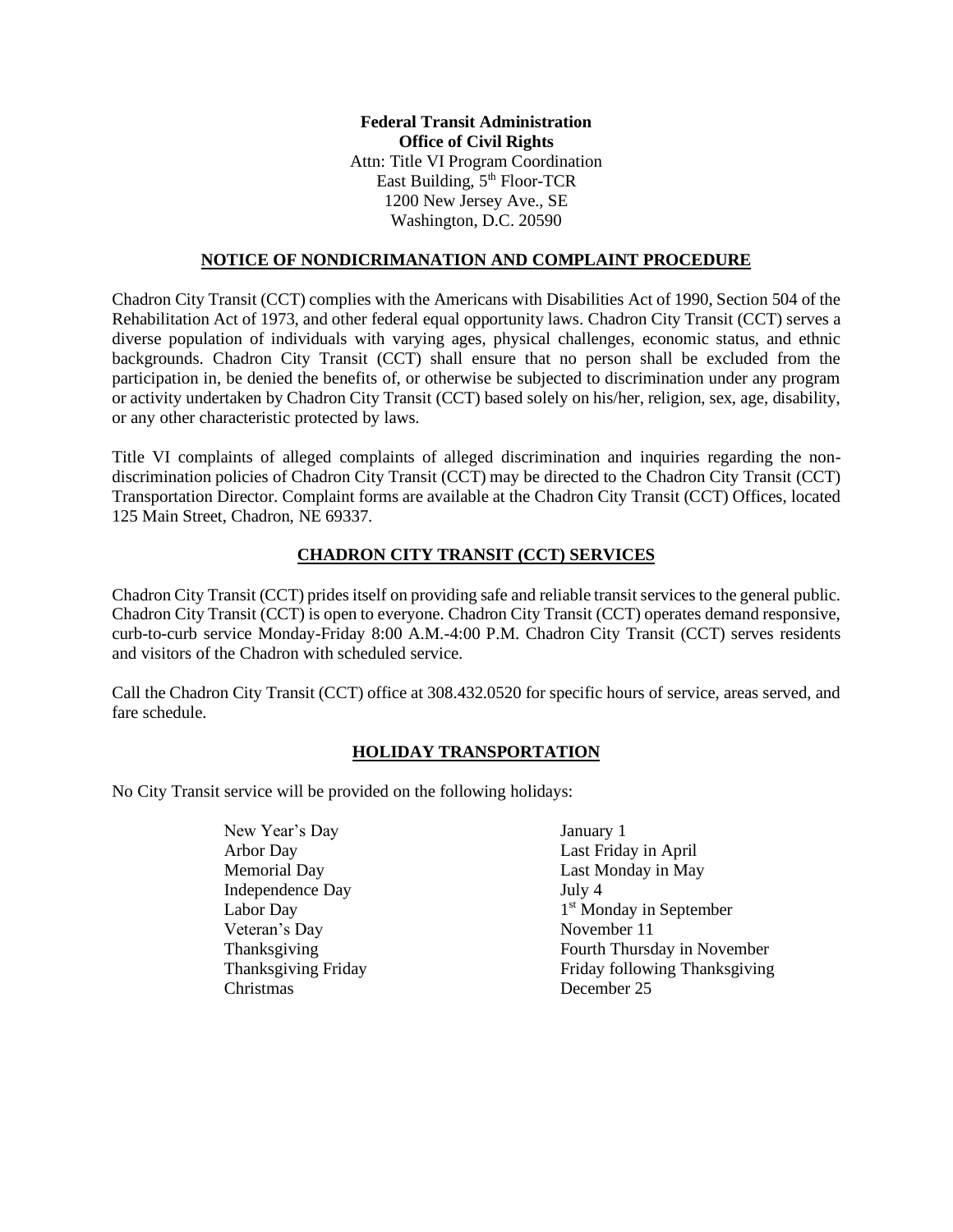## **SCHEDULING RIDES**

## **Request Service:**

All rides must be scheduled with the Chadron City Transit (CCT) Office on the day of service. Rides may be requested by calling the Chadron City Transit (CCT) Office between 7:45 A.M. and 3:45 P.M. Rides will be scheduled on a first come first serve basis. Chadron City Transit (CCT) employees will make every effort to schedule your ride.

**Chadron City Transit (CCT) Riders** need to provide the following information: *Passenger Name, Phone Number, Ambulatory or Non-Ambulatory, Destination Name and Address, and Time.*

## **Request a Ride:**

Chadron City Transit (CCT) makes every effort to arrive as closely to the scheduled pick-up time as possible. Due to the nature of the service, arrival times may vary, due to demand of service.

• All passengers should anticipate an early arrival of up to 30 minutes or the possibility of a 30 minute delay.

Example: If you schedule a 9:00 A.M. pick-up, the bus may arrive as early as 8:30-8:45 A.M., so you should be prepared to leave. The bus may be delayed, so be prepared to wait until 9:30 a.m. for the bus arrival.

- **All bus drivers will wait five (5) minutes past their arrival time before leaving without the passenger- the trip will then be considered a "No Show". (See No Show Policy)**
- In the event the appointment is completed prior to the scheduled return time, passengers are encouraged to notify the Chadron City Transit (CCT) office that they are available for early return. Every effort will be made to pick up the passenger as soon as possible, but if the demand for service does not allow, passengers will be picked up at their scheduled time.

## **CURB-TO-CURB SERVICE**

Chadron City Transit (CCT) service provides "curb-to-curb" service. The following policies explain the meaning and intent of curb-to-curb.

## 1. **Private Homes:**

Passengers must enter and depart the Chadron City Transit (CCT) vehicle at the designated pickup and drop-off points.

Drivers will not enter private homes for any reason.

Drivers will not drive a Chadron City Transit (CCT) vehicle into any private driveway.

Drivers may assist passengers to and from the vehicle only as requested.

Drivers are not permitted to lift passengers.

Drivers are not permitted to maneuver a mobility device up or down stairs.

## 2. **Business/Medical Facilities/Public Buildings:**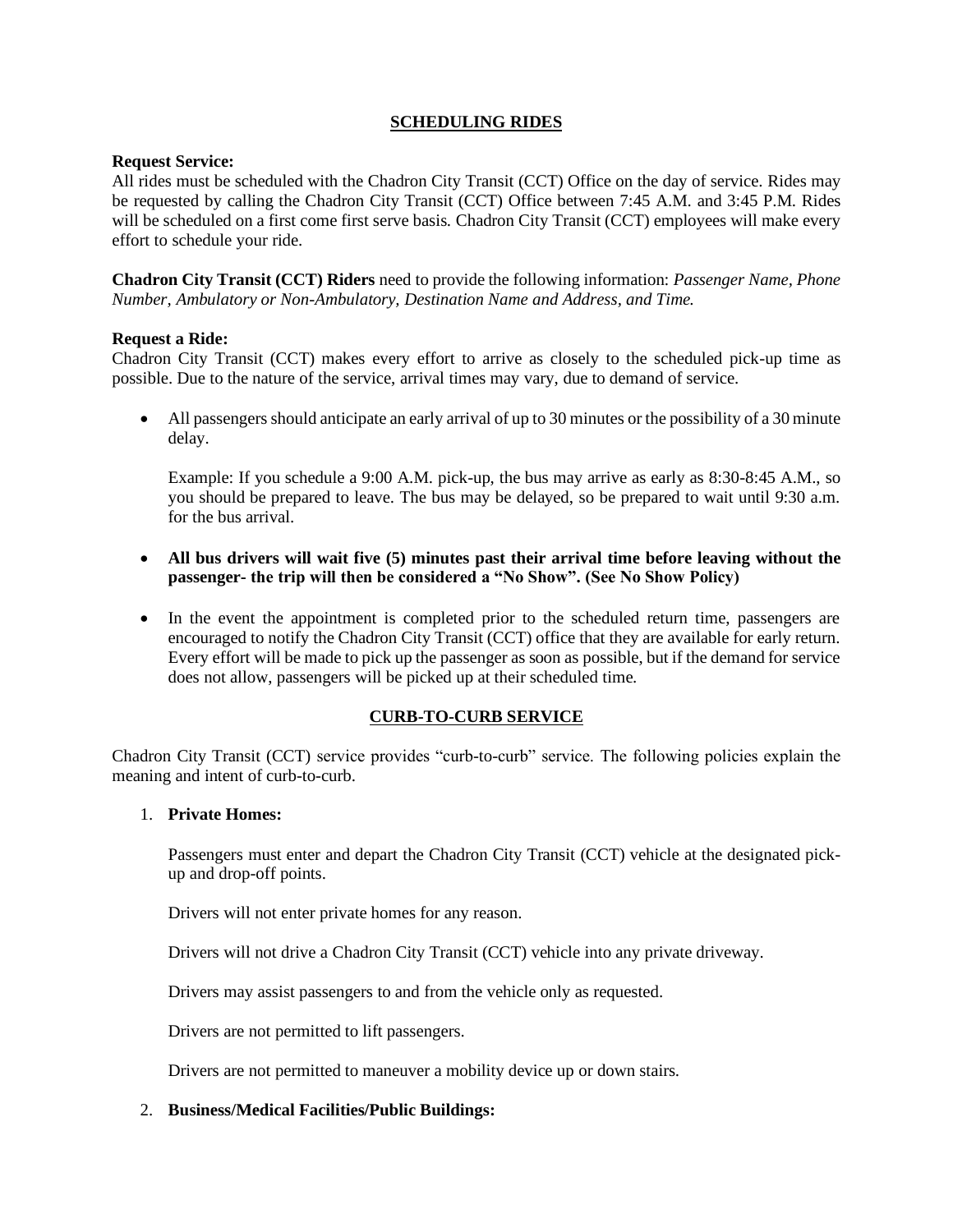Drivers may assist passengers into and from the inside door. Due to extreme temperatures in entryways, drivers may assist passengers through the second entry door when necessary. Drivers will not assist passengers further into the building.

When picking up passengers from a business or medical facility, drivers may go through the first door. Drivers will not go past this point.

It is the individual's personal care attendant's responsibility to ensure that passengers are waiting inside the door for their ride.

Drivers will not enter nursing homes, medical facilities, shopping centers, or businesses to locate passengers. (See Passenger Readiness)

## **NO SHOW POLICY**

Upon arrival at the pick-up point, the Chadron City Transit (CCT) driver will wait for the passenger for five minutes. After five minutes, the driver will continue on his/her route and the ride will be marked as a "no show".

It is the goal of Chadron City Transit (CCT) to provide timely service to our passengers. "No Shows" pose a unique problem for our service. It is vital that each rider make their arrangements in a timely manner. Abuse of the system, such as scheduling rides and repeatedly not taking them, will be dealt with on a caseby-case basis.

Three (3) "no shows" within a 30-day timeframe results in a 7-day suspension from the Chadron City Transit (CCT) Transportation Program. **Chadron City Transit (CCT) will notify the client by telephone only of their suspension and the date the suspension will be lifted. All "No Shows" are documented through dispatch software.**

For those clients whom have consistent "no shows" the following suspension will apply.

| $1st$ Offense | 7 days suspension from transportation services              |
|---------------|-------------------------------------------------------------|
| $2nd$ Offense | 14 days suspension from transportation services             |
| $3rd$ Offense | 30 days suspension from transportation services             |
| $4th$ Offense | Denial and indefinite suspension of transportation services |

#### **PASSENGER READINESS**

Passengers should be prepared for Chadron City Transit (CCT) vehicles to arrive up to 20 minutes after passengers request a ride. Request rides accordingly to arrive at your destination for appointments.

## **TRANSPORTING SERVICE ANIMALS AND ACCOMMODATION OF OTHER ANIMALS**

Chadron City Transit (CCT) allows service animals to accompany owners as per the Americans with Disabilities Act (ADA) of 1990. Service animals are individually trained to perform tasks for people with disabilities. The transit driver may ask if an animal is a service animal and what task(s) the animal has been trained to perform. The driver cannot ask for a demonstration of the animal performing the task or ask about the person's disability. Under the ADA, "comfort", "therapy", or "emotional support animals" do not meet the definition of a service animal. Animals other than service animals as described above are allowed to ride the Chadron City Transit (CCT) vehicle only in a secured pet travel carrier.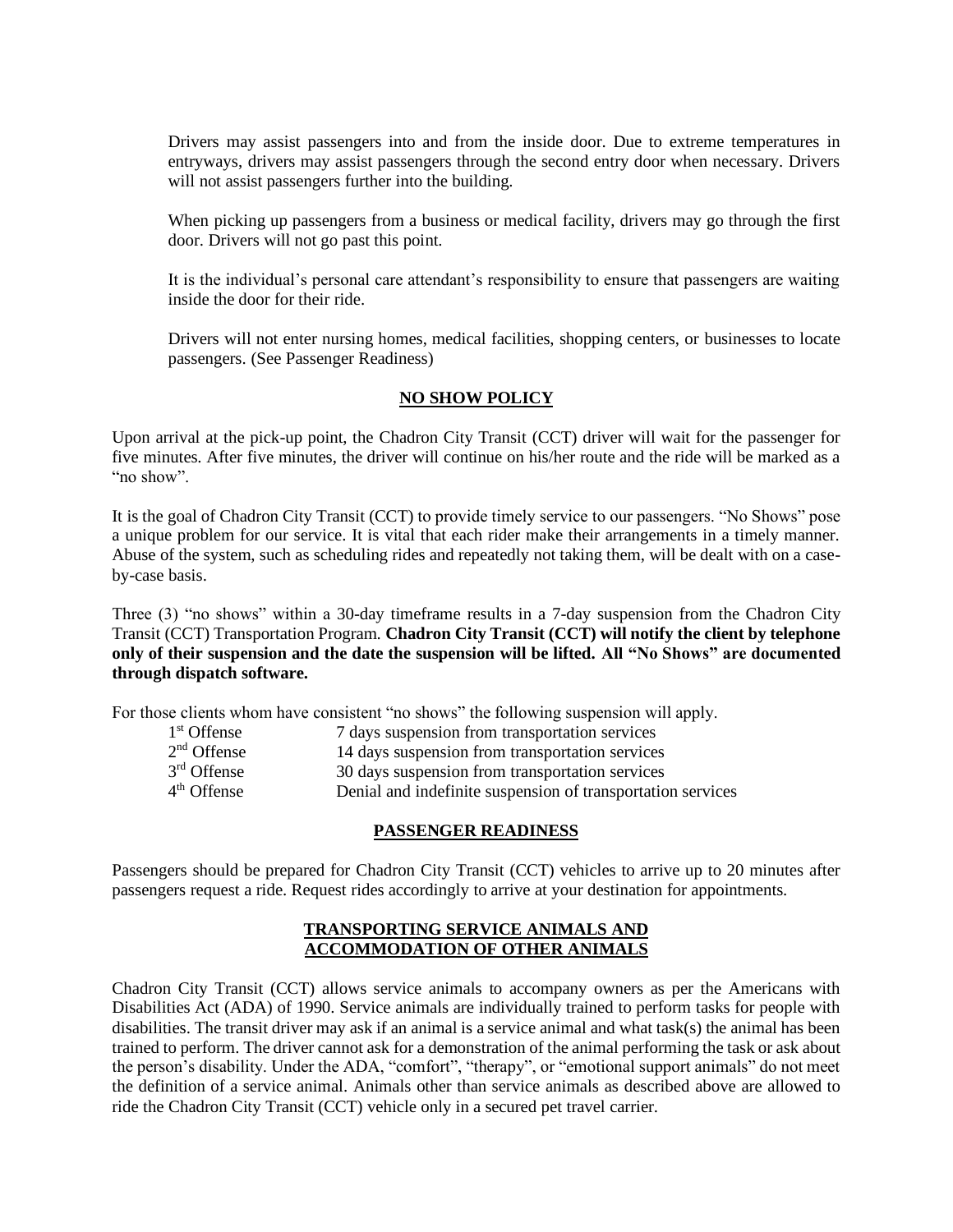## **PERSONAL ASSISTANTS/GUESTS/CAREGIVERS**

Personal care attendants are persons who are directly involved in the mobility assistance of the attendee.

Personal care attendants are required to specifically assist the passenger. This assistance includes, but is not limited to, the following duties:

- Assisting the passenger from his/her door to the bus and back
- Opening doors
- Pushing wheelchairs to and from the vehicle
- Transfer assistance from mobility device to a seat
- Carrying packages
- Communicating with the driver (if passenger is unable)

## **PASSENGER SAFETY AND SECURITY**

It is required that all passengers wear an approved safety device while riding on the Chadron City Transit (CCT) vehicle. Passengers utilizing mobility devices will be required to have their mobility device properly secured, by Chadron City Transit (CCT) employees.

A passenger who cannot enter the vehicle using the stairs or ramp, but who does not use a wheelchair, will be allowed to enter the vehicle using the lift.

Drivers have the discretion to assign seats and determine wheelchair placement when necessary for the efficiency and/or safety of the passengers.

The driver may recommend that a passenger transfer from his or her mobility device into a vehicle seat. In this instance, the passenger has the final decision as to whether a transfer is appropriate.

Nebraska State and Federal laws apply toward child passengers. There are two child passenger seats on the Chadron City Transit (CCT) vehicle for children who weigh between 20-60 pounds and are 33-44 inches tall. Car seats are NOT provided.

## **GENERAL PASSENGER RULES**

The general rules listed below are not intended to be all-inclusive but are considered a guideline for proper passenger behavior.

- 1. Riders shall wait until the Chadron City Transit (CCT) vehicle has come to a complete stop before attempting to board or disembark. All riders shall stay seated and seat belted in until the vehicle stops.
- 2. No roller skates, roller blades, ice skates, etc., are to be worn in the bus.
- 3. All passengers are to be clothed and wearing some form of protective footwear.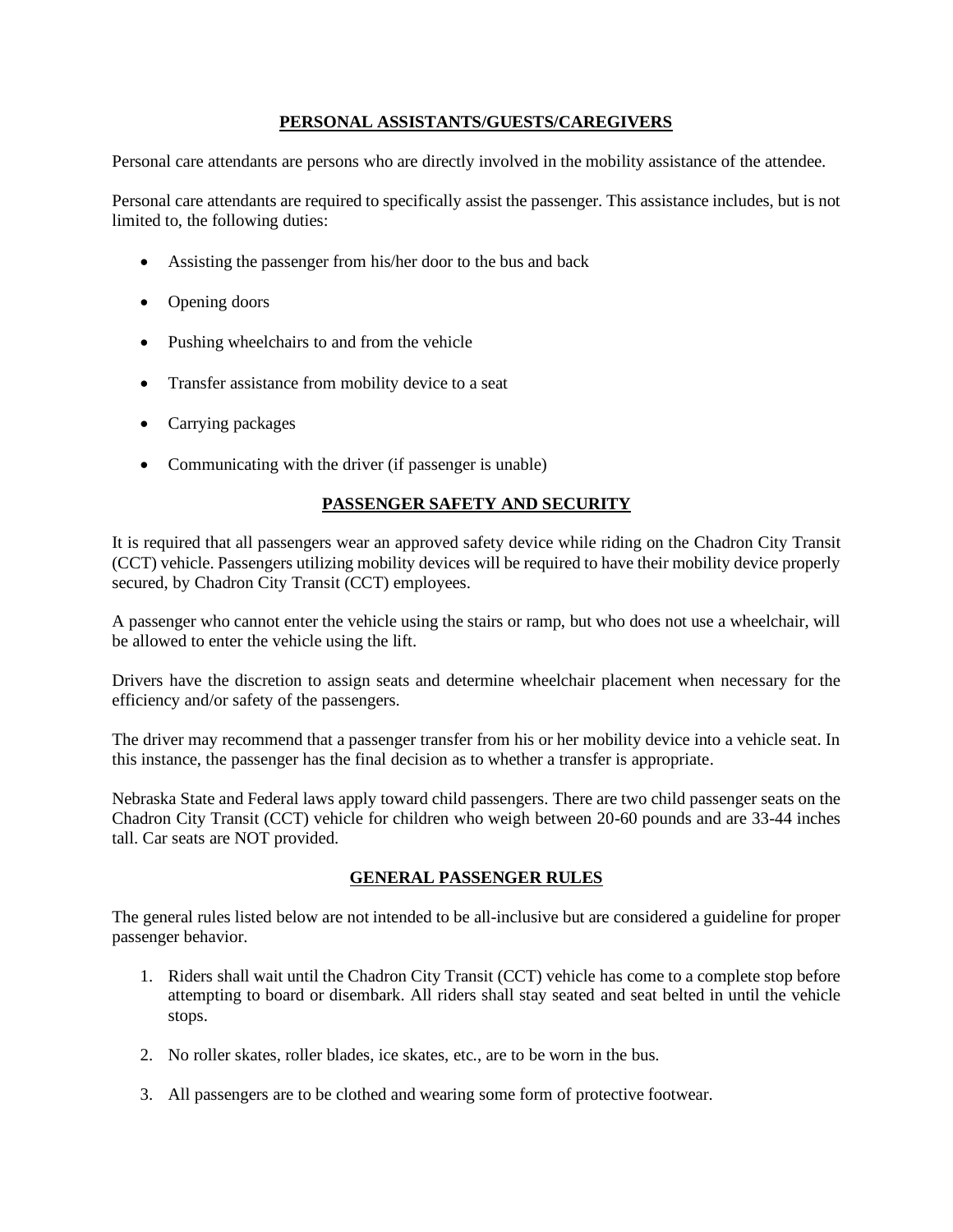- 4. While waiting for the Chadron City Transit (CCT) vehicle at the designated pick-up point, riders shall stay off the traveled roadway at all times. Riders shall not walk along the side, directly in front of, or behind the bus for any reason.
- 5. All passengers will remain seated and seat belted in while the vehicle is in motion and for the duration of their ride.
- 6. Riders shall be considerate of others at all times. Threats, hitting, tripping, shoving, kicking, spitting, foul language, horseplay, teasing, or any other improper or disruptive behavior towards anyone or themselves will not be tolerated.
- 7. Devices such as radios or any other electronic devices can only be used with headphones.
- 8. Passengers carrying or using illegal substances will not be permitted in the Chadron City Transit (CCT) vehicle.
- 9. Passengers purchasing alcoholic beverages from the store must be unopened and placed in the crate by the driver in the Chadron City Transit (CCT) vehicle.
- 10. Riders shall keep hand(s), head or any other body parts inside the bus and within their seated area at all times.
- 11. Riders shall obey the driver and report any problems to the bus driver or dispatcher promptly.
- 12. Riders shall assist in keeping the Chadron City Transit (CCT) vehicle clean by using sanitary practices. Any offensive odors to others or any type of unsanitary practices are to be avoided.
- 13. Drinking beverages or eating in the Chadron City Transit (CCT) vehicle is NOT permitted.
- 14. Use of tobacco products is strictly prohibited (this includes vapor and e-cigarettes).
- 15. Lighting matches, lighters, or any other type of flammable material is not permitted on the Chadron City Transit (CCT) vehicle.
- 16. Any type of perceived, suspicious or actual explosive device or weapons are not allowed on transit vehicles.

## **SEAT BELT POLICY**

It is required that all Chadron City Transit (CCT) passengers wear an approved safety device while riding on the Chadron City Transit (CCT) vehicle.

Nebraska State and Federal laws apply toward child passengers.

## **CHILD RIDER POLICY**

It is the policy of Chadron City Transit (CCT) to provide the most effective, efficient, safest, and uninterrupted transportation service to all residents. In providing this service it is necessary to establish policies that govern role and responsibilities in the transportation of children under the age of 16. These roles and responsibilities are as follows: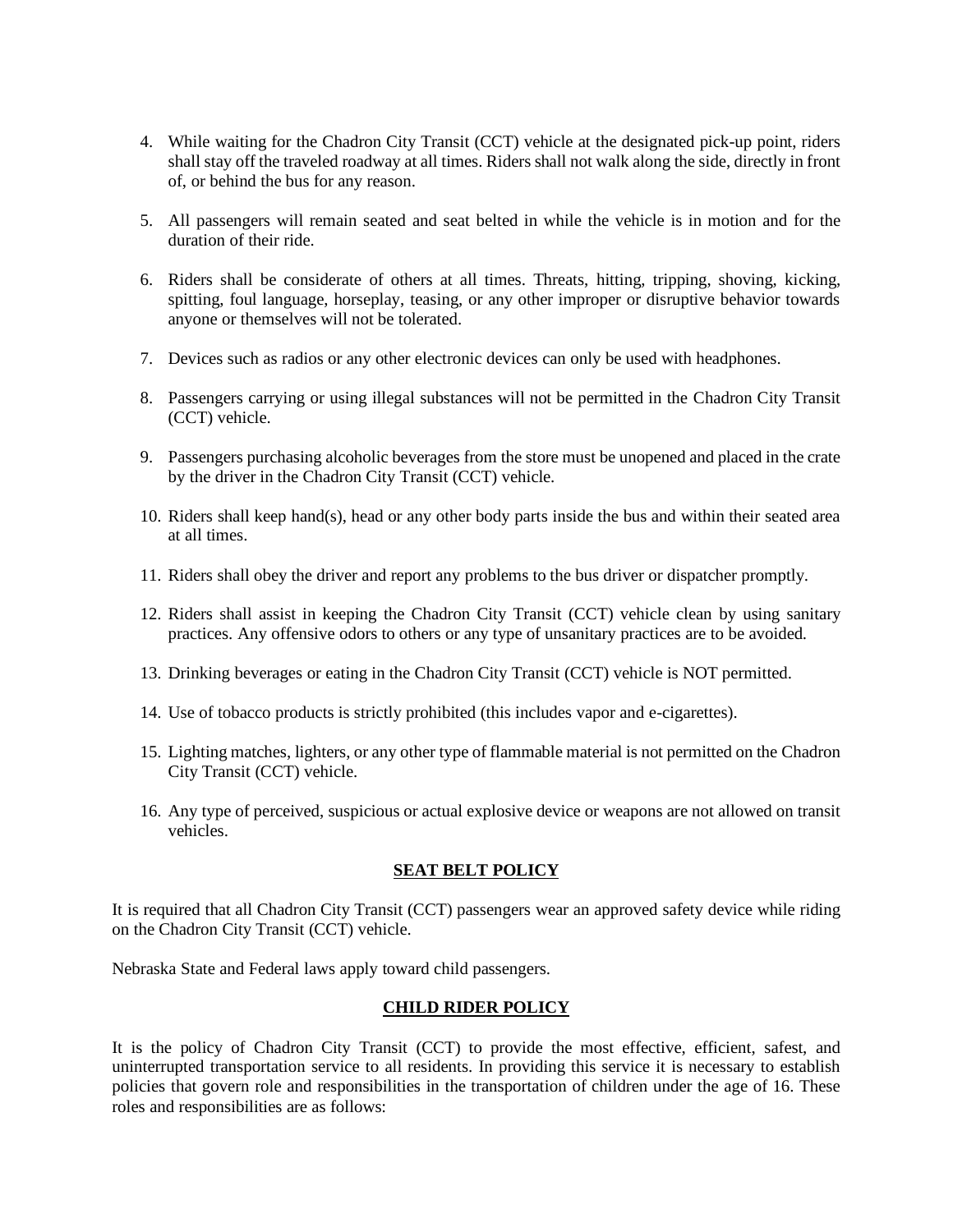- 1. All children, under the age of 16, must follow all Chadron City Transit (CCT) rules, regulations, and policies. Violations of these rules by either the child or parent may lead to service suspension.
- 2. No child under the age of eight (8) is permitted to ride alone on Chadron City Transit (CCT).
- 3. All children under the age of eight (8) must wear an approved child safety restraint. Parent or guardians are responsible for providing an approved child safety restraint. Chadron City Transit (CCT) WILL NOT provide child car seats.
- 4. Children between eight (8) and Sixteen (16) will be transported only to the destination scheduled by the parent or guardian. Children are not allowed to change scheduled rides. Parents or guardians or an adult MUST be present at pickup point and verify with Chadron City Transit (CCT) vehicle driver the children have approval to ride the Chadron City Transit (CCT) vehicle.
- 5. Chadron City Transit (CCT) cannot guarantee pre or post school transportation due to passenger volume.
- 6. Parent or guardians must notify Chadron City Transit (CCT) at the time of trip scheduling the child's age.
- 7. Teachers of preschoolers or providers of small children need permission from parents for their child to ride Chadron City Transit (CCT).

## **PACKAGES AND PERSONAL ITEMS**

Passengers shall limit their carry-on packages to not more than **five** grocery sacks/bags per person. An attendant may travel to assist with loading/unloading of packages. Oversized packages may be refused for transport. No one package should weigh more than 20 pounds.

An oxygen tank must be portable and secured in some fashion so it cannot fall or roll. Securement can be with a seat belt or tank holder on the wheelchair.

## **Chadron City Transit (CCT) and its drivers are not responsible for lost, stolen, or damaged items.**

#### **SEVERE WEATHER POLICY**

#### **Weather Related Access to Private Homes:**

Passengers are responsible for snow removal to make their homes accessible to the Chadron City Transit (CCT) vehicle drivers. Chadron City Transit (CCT) drivers are **not allowed** to assist passengers through un-shoveled snow or ice.

If a passenger requests a ride knowing that a path has not been cleared to their homes, the trip will be considered a "no-show", and the "no show" policy will apply.

#### **Discontinuing Service Due to Weather Conditions:**

Chadron City Transit (CCT) will make every effort to provide service whenever scheduled. In the event extreme weather conditions exist which make travel unsafe. Chadron City Transit (CCT) reserves the right to discontinue services until conditions are more favorable. We do not consider routine appointments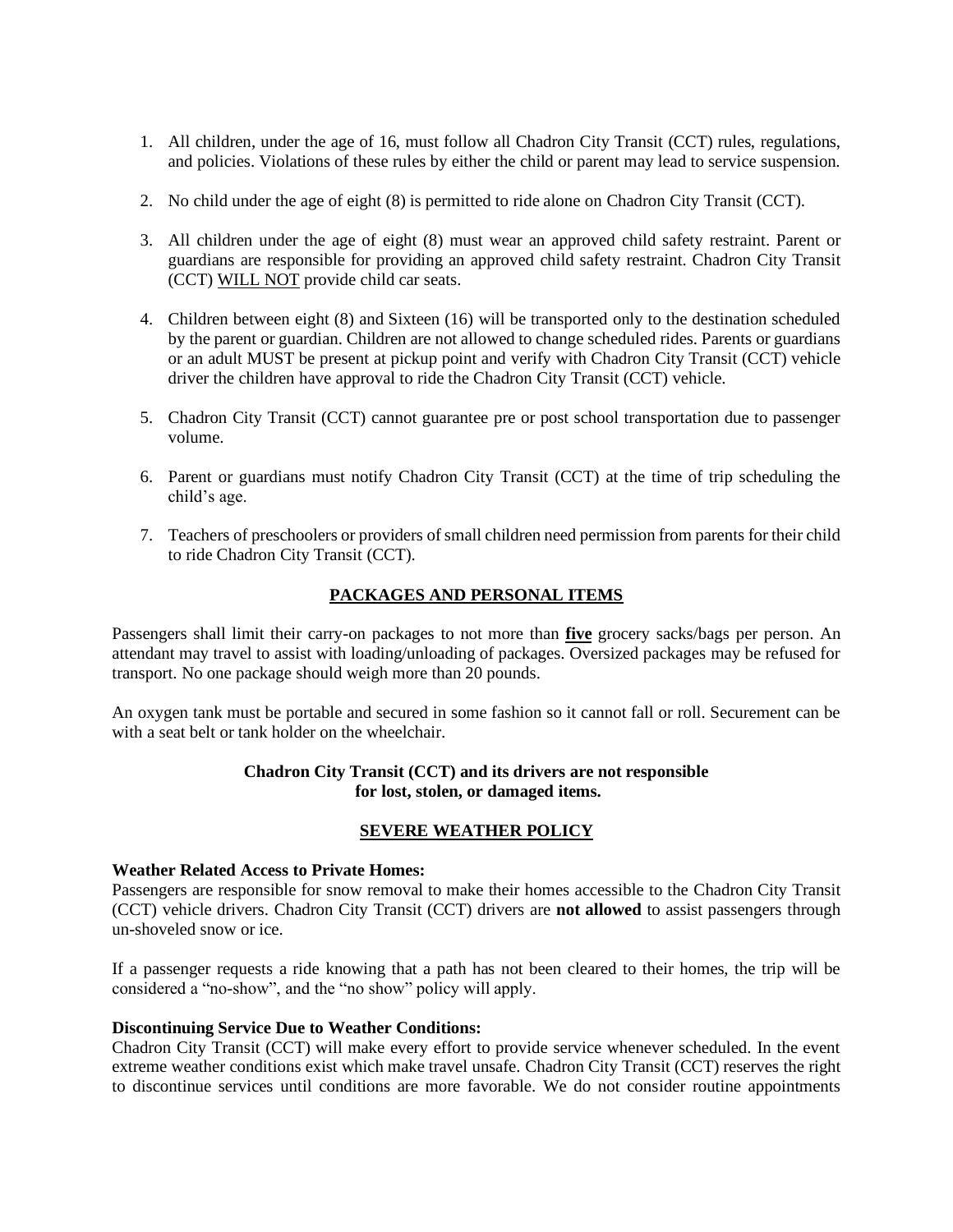(medical, hair, etc.) necessary during severe weather. If service is discontinued, all rides, regardless of trip purpose, will be cancelled.

## **Winter Riding Tips:**

- Be aware of current weather conditions, which may affect Chadron City Transit (CCT) services.
- If streets are icy, allow additional travel time.
- Avoid delays by being on time.
- Clean footwear of snow and slush before boarding so it does not gather on the steps and floor of the bus, causing danger of slipping to others.
- Wait until the bus comes to a complete stop before leaving your seat and before boarding.
- Be prepared for sudden stops while riding the bus.
- At all times, watch your step, wear your seatbelt, and wear appropriate winter clothing.

## **Severe Weather Passenger Guide:**

Severe snow and rainstorms can affect Chadron City Transit (CCT) service. The following may occur any time hazardous road conditions exist:

- Travel time may increase.
- Some routes may be shortened or cancelled.
- Bus service on less traveled streets, especially those not plowed or sanded, may be cancelled.
- Absolutely NO alley travel allowed.
- In case of severe weather, all passengers will be taken home immediately.

Passengers and/or care providers are responsible for ensuring that passengers are properly dressed for their ride. Bus drivers will not assist passengers with their clothing. This includes proper coats, hats, gloves, and footwear.

## **CHADRON CITY TRANSIT (CCT) BUS OPERATING POLICIES**

No backing of Chadron City Transit (CCT) vehicles (transporting passengers) is permitted. Please inform Chadron City Transit (CCT) when you request your ride if there are issues with Chadron City Transit (CCT) vehicles backing up at your pick up or drop off point. Another pick up or drop off point may be requested from the Chadron City Transit (CCT) office.

All Chadron City Transit (CCT) vehicles are required to stop at all marked rail grade crossings.

## **REFUSING SERVICE-VIOLATIONS POLICY**

Chadron City Transit (CCT) reserves the right to refuse service to any passenger who displays the following behaviors:

- Intoxication
- Disruptive
- Belligerent/rude
- Poses a safety or health threat to themselves or others
- Unreasonable or offensive personal hygiene

Chadron City Transit (CCT) has zero tolerance towards violence. Any act of violence or threat of violence will result in termination of passenger rides. Any threatening acts of violence will be reported to law enforcement.